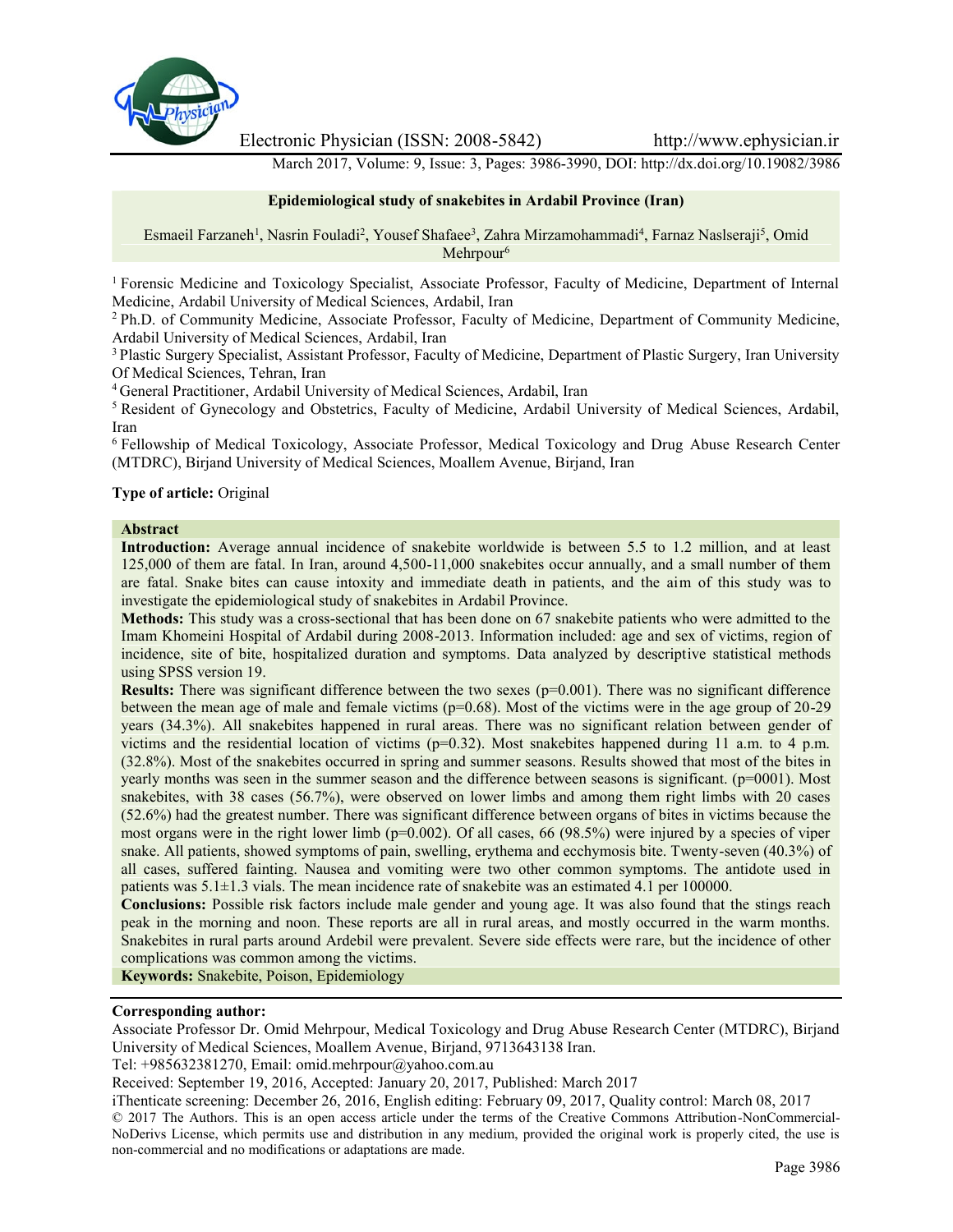# **1. Introduction**

Snakebite and its consequences represent major medical emergencies particularly in children. The World Health Organization (WHO) in 2009 assigned one of its priorities to increase medical services to the victims of snakebite (1). On average, the incidence of snakebite in the world is between 2.1 to 5.5 million per year and in Iran this rate was 6.9 per 100000 (2). Snakebite is one of the major health problems in the community, especially in rural communities, and the recorded number of snakebites from 2001 to 2009, were approximately 5000 to 7000 per year, of which, approximately 7 deaths were reported each year in Iran. In Mahshahr, Iran, a report showed 900-1000 cases of snake bites with 1-2 annual deaths (3, 4). The study in Mahshahr showed that the highest and lowest rates of snake bites happening in 30-39 and 0-9 age groups and most of them were male (5). In Iran, 83 species of snakes have been identified, of which 45 species are non-venomous, 27 species are venomous and 11 species are semivenomous. At least six species of snakes in Iran, are important in the clinical toxicity of snakebite (6-7). The clinical symptoms caused by in snakebite are typically variable and severity of complications depending on factors such as species of snake, amount of injected venom, season, age and physical condition of the injured person. The consequences of snake bites, such as pain and infection can be localized or systemic; shock, acute kidney disorders, coagulation disorders, rhabdomyolysis and heart muscle damage are some expected complications (8). Studies have shown that snakebite happens mostly in hot and rainy seasons and the incidence of snakebite is higher in rural areas and outside of the cities (1, 9-13). Most snakebite victims are men and people aged 15-54 years which is related to the fact that men spend more time in nature and outdoors (14, 15). Studies also show that most of the bite sites are on lower limbs and the least bite sites are related to head and neck (16, 17). The average incidence of snakebite in Iran was estimated to be 6.9 per 100000 and Ardabil province, with incidence of 4.1 per 100000, is the country's 19th rank of snakebite incidence (1, 2) and according to hospital evidence, snakebite in Ardabil province is relatively high. Because of the necessity of a rapid response to the patients, and knowing the complications in these patients are vital in the prognosis of them, the aim of this study was an epidemiological investigation of snakebite in Ardabil province.

# **2. Material and Methods**

This research was a cross-sectional retrospective study. Data were collected by gathering 67 snakebite cases in Ardabil province during 2008-2013. Information included: age and sex of victims, region of incidence, site of bite, hospitalized duration and symptoms. Information about the patients was collected and extracted from the archives of the hospital. The type of snake, based on oral explanation taken from the patient, the type of wound caused on the patient's body and the caused local and systemic symptoms were identified by a poisoning and forensic expert. Collected data were analyzed using descriptive statistical methods such as Mean  $\pm$  SD and statistical tests of chisquare and t-test by SPSS version 19 (SPSS Inc. Chicago, Illinois, USA).

# **3. Results**

Of the snakebite victims, 51cases (76.1%) were men and the rest were female and there was significant difference between the two sexes (p=0.001). The average age of the patients was  $35.6 \pm 16.5$  years. The mean age of male victims with 35.14±16.5 year was similar to mean age of female victims with 37.13±18.8, with no significant difference between two sexes ( $p=0.68$ ). Most of the victims were in the age group of 20-29 years (34.3%). All snakebites happened in rural areas. The greatest number of snakebites happened in the villages around Ardabil. There was no significant relation between gender of victims and the residential location of victims ( $p=0.32$ ). Most snakebites happened during 11 a.m. to 16 p.m. (32.8%). Most snakebites occurred in spring and summer seasons. Results showed that the most bites occurring in yearly months was seen in the summer season and the difference between seasons is significant. (p=0001). Most snakebites, with 38 cases (56.7%), were observed on lower limbs and among them, right limbs with 20 cases (52.6%) had the greatest number. There was significant difference between organs bitten in victims because most organs were in the right lower limb  $(p=0.002)$ . In all, 66 cases (98.5%) of the victims had been bitten by a species of viper and 1 victim (1.5%) had been bitten by a cobra. Victims were hospitalized for an average of 5.4 days. Most of the victims rested for 3-5 days in the hospital and only 5 cases were in the health centers for more than 10 days. In terms of local symptoms, pain symptoms were observed in all the patients. Swelling, erythema and ecchymosis bite were observed in all cases of bites by viper snakes. Bite sites were observed and one of the victims, in addition to the above-mentioned symptoms, Bull hemorrhagic was reported in the bite site (Table 1). In terms of systemic symptoms, 27 cases had weakness. Most of the victims were treated by 5 vials of antidote. Average antidote used in victims was 5.1±1.3 vials. The mean incidence rate of snakebite was an estimated 4.1 per 100000.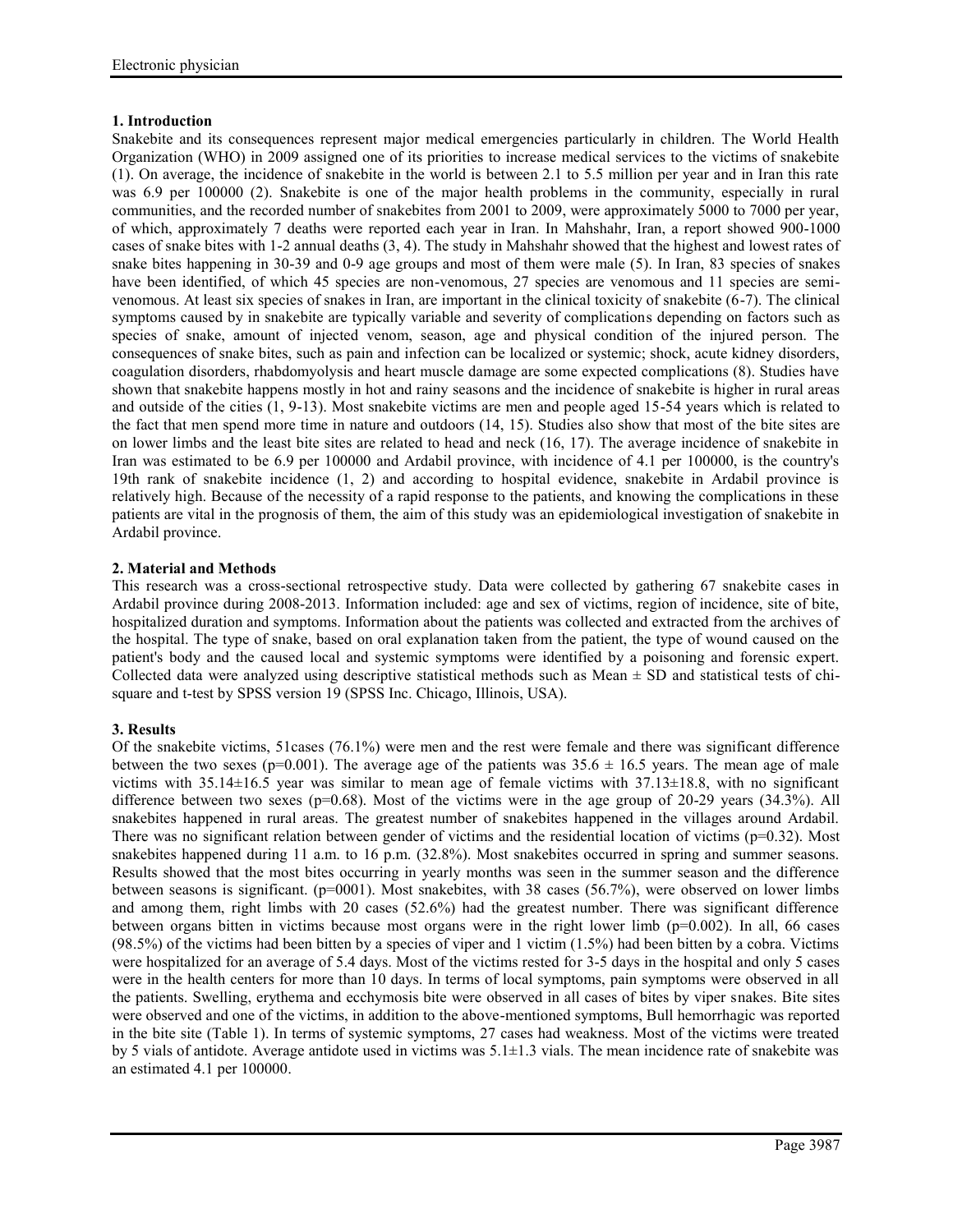| Table 1. Incidence of clinical symptoms in patients injured by snakebite in Ardabil Province Table 1. Incidence of |  |
|--------------------------------------------------------------------------------------------------------------------|--|
| clinical symptoms in patients injured by snakebite in Ardabil Province                                             |  |

| <b>Symptoms</b>   |                                  | $n(^{0}/_{0})$ |
|-------------------|----------------------------------|----------------|
| Local symptoms    | Pain                             | 67 (100)       |
|                   | Inflation                        | 66 (98.5)      |
|                   | Erythema                         | 66 (98.5)      |
|                   | Ecchymosis                       | 66 (98.5)      |
|                   | Bull hemorrhagic                 | 1(1.5)         |
| Systemic Symptoms | Lethargy                         | 27(40.3)       |
|                   | Nausea                           | 11(16.4)       |
|                   | Vomiting                         | 11 (16.4)      |
|                   | Vertigo                          | 3(4.5)         |
|                   | Tachycardia                      | 2(3)           |
|                   | Acute compartment syndrome (ACS) | (3)            |
|                   | Other symptoms                   | Ί2             |

## **4. Discussion**

In a study conducted by Dehghani, 96% of snakebite victims were male (3); according to the report of Brunda's study, the ratio of male to female in snakebite victims was 3 to 1 (18). In this study, which is the first study of its kind in Ardabil province, men had been bitten more than women by snakes, and in this study male to female ratio was estimated as 3.2 to 1. In a study conducted by Zamani et al., the average age of the snakebite victims was estimated as 28.3 years and the age range of 20-30 years had more victims than other age groups (10). Also, Dehghani et al., in a study, showed that age group of 15-24 and 35-44 years have the most snakebite victims (3). In the study conducted by Brunda et al., most snakebites happened in the age group of 20-50 years (18). In line with the mentioned studies, the present study also found that the average age of snakebite victims was  $35.6 \pm 17$  years and most snakebites happened in the age group of 20-29 years. Several studies showed that most snakebites occurred in rural areas and outside of the cities (18-22). In the present study, all reported snakebite cases happened outside of the city around Ardabil and in rural areas. Snakebite time during the day and night is important, and has been largely ignored in the studies, and results of studies are sometimes contradictory. In the study conducted by Halsha, most of the snakebites occurred during the day (70.5%) but according to the study of Rahman in Bangladesh, most of snakebites occurred at night (4, 11). Possible causes of this difference may be due to differences in lifestyle and types of snakes in the different regions. In this study, the majority of snakebites occurred in the morning and evening between the hours of 8 a.m.  $-3$  p.m. The possible reason for this is that the rural work activities generally happen at this time. At the beginning of the study, and based on the expected assumption, a hypothesis was given on the dominant frequency of snakebites in hot seasons. Other similar studies supported the hypothesis so that in the study performed by Brunda, most of snakebite in India happened in autumn and summer seasons (18). In a research conducted by Dehghani, the majority of snakebites occurred between May and September (3). Similar results were observed in the studies of Zamani and Halesha (10, 23). In the present study, the most biting sites were on lower limbs and this result was in line with other studies (1, 18). In the books and texts related with snakes and snakebite, vipers are venomous snakes and they are also the most dominant snake species in the northwest of the country and Ardabil. In this study, 98.5% of the cases were bitten by vipers and only one case was bitten by a Cobra. Studies showed that localized systemic symptoms can be usually found in all the bitten patients. In the present study, it was revealed that the general localized symptoms such as pain, erythema and ecchymosis could be seen in all patients. Also, weakness and fatigue, nausea and vomiting are common systemic symptoms in victims (8). Due to complications and disorders of snakebite victims, study quality and quantity of treatment process of the victims, the emotional and financial costs exposed to the patients and medical staff can help to improving treatment process of the victims. In this study, the victims were hospitalized for an average of 5.4 days and an average of around 5 vials of antidote was used for the victims. The mean incidence rate of snakebite in Ardabil province was estimated as 4.1 per 100000, which were lower than many provinces in Iran (2). Limitation: The present study had some limitations. Recognition of snake types was difficult in some cases. Although, expert toxicologist examined the cases to determine the type of snake bites.

#### **5. Conclusions**

In this study, all snakebites happened in the morning and evening, in rural areas and among rural men working outdoors, mostly in warm months. Villages around Ardabil were the most important areas of snakebite incidence. It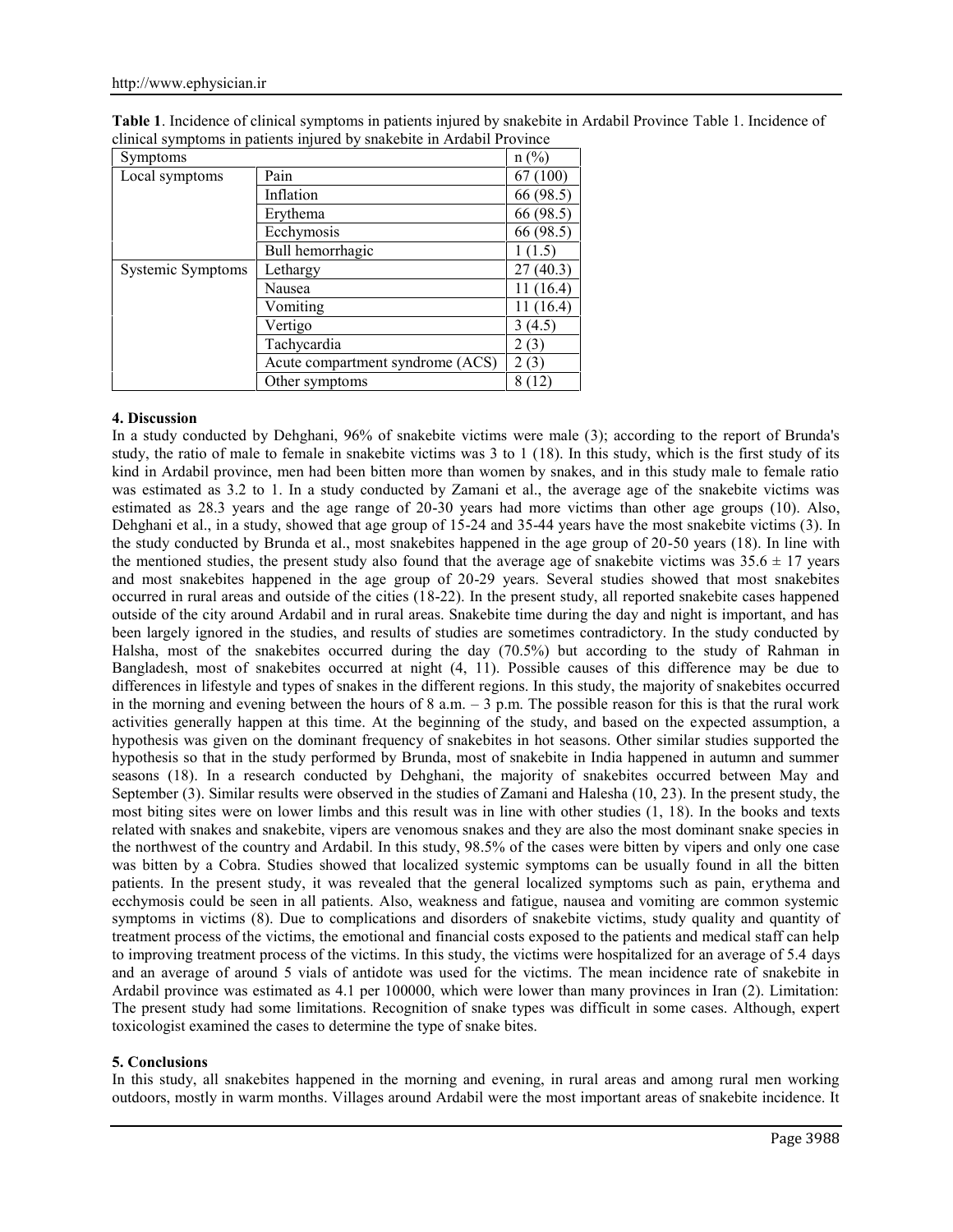is recommended that snakebite high-risk groups should be trained for prevention and emergency action by different methods. Given the higher prevalence of snakebite in rural areas of Ardabil province, better equipping health centers in these areas for mechanisms to deal with snakebites for minimizing the incidence is essential.

## **Acknowledgments:**

The result of this study was from medical doctoral thesis of Zahra Mirzamohammadi in Ardabil University of Medical Science, and financially supported by the Ardabil University of Medical Science.

## **Conflict of Interest:**

There is no conflict of interest to be declared.

## **Authors' contributions:**

All authors contributed to this project and article equally. All authors read and approved the final manuscript.

## **References:**

- 1) Monzavi SM, Dadpour B, Afshari R. Snakebite management in Iran: Devising a protocol. J Res Med Sci. 2014; 19(2): 153-63. PMID: 24778670, PMCID: PMC3999602.
- 2) Dehghani R, Dadpour B, Mehrpour O. Epidemiological Profile of Snakebite in Iran, 2009-2010 Based on Information of Ministry of Health and Medical education. International Journal of Medical Toxicology and Forensic Medicine. 2014; 4: 33-41.
- 3) Dehghani R, Rabani D, Panjeh Shahi M, Jazayeri M, Sabahi Bidgoli M. Incidence of Snake Bites in Kashan, Iran During an Eight Year Period (2004-2011). Arch Trauma Res. 2012; 1(2): 67–71. doi: 10.5812/atr.6445. PMID: 24396746, PMCID: PMC3876526.
- 4) Eslamian L, Mobaiyen H, Bayat-Makoo Z, Piri R, Benisi R, Naghavi-Behzad M. Snake bite in Northwest Iran: A retrospective study. J Anal Res Clin Med. 2016; 4(3): 133-8. doi: 10.15171/jarcm.2016.022.
- 5) Kassiri H, Naghibzadeh R, Kavosi-Asl P. An Epidemiological Study of Patients with Snake Biting in the Health Centre of Bandar Mahshahr, SW Iran. Asian Journal of Animal and Veterinary Advances. 2012; 7: 268-72.
- 6) Basharat M, Abbasi F. Snakebite in Iran: diagnosis, prevention, treatment. Journal of Medical Council of Iran. 2009; 27: 63-7.
- 7) Dehghani R. Environmental Toxicology. Tehran Tak Derakhat and Kashan University of Medical Sciences. 2010; 389-45.
- 8) Chippaux JP. Epidemiology of snakebites in Europe: a systematic review of the literature. Toxicon. 2012; 59(1): 86-99. doi: 10.1016/j.toxicon.2011.10.008. PMID: 22056768.
- 9) Afshari R, Khadem-Rezaiyan M, Balali-Mood M. Spider bite (latrodectism) in Mashhad, Iran. Hum Exp Toxicol. 2009; 28: 697-702. doi: 10.1177/0960327109350668. PMID: 19812122.
- 10) Zamani F, Dehdari T, Ahmadi K, Taghi-Rahdari M, Ashrafi A, Babaei A. Investigation of temporal pattern of scorpion sting and snakebite incidence in patients referred to Masjedsoleiman's main hospital, during 24 months from 21 March 2008 to 20 March 2009. Journal of Safety Promotion and Injury Prevention. 2014; 1(4): 190-7.
- 11) Rahman R, Abul Faiz M, Selim Sh, Rahman B, Basher A, Jones A, et.al. Annual Incidence of Snake Bite in Rural Bangladesh. PLoS Negl Trop Dis. 2010; 4: 860. doi: 10.1371/journal.pntd.0000860. PMID: 21049056, PMCID: PMC2964284.
- 12) Brunda G, Sashidhar RB. Epidemiological profile of snake-bite cases from Andhra Pradesh using immunoanalytical approach. Indian J Med Res. 2007; 125: 661-8. PMID: 17642502.
- 13) Ariaratnam CA, Sheriff MH, Theakston RD, Warrell DA. Distinctive epidemiologic and clinical features of common krait (Bungarus caeruleus) bites in Sri Lanka. Am J Trop Med Hyg. 2008; 79(3): 458-62. PMID: 18784244.
- 14) de Roodt AR, De Titto E, Dolab JA, Chippaux JP. Envenoming by coral snakes (Micrurus) in Argentina, during the period between 1979-2003. Rev Inst Med Trop Sao Paulo. 2013; 55(1): 13-8. doi: 10.1590/S0036-46652013000100003. PMID: 23328720.
- 15) Hansson E, Sasa M, Mattisson K, Robles A, Gutiérrez JM. Using geographical information systems to identify populations in need of improved accessibility to antivenom treatment for snakebite envenoming in Costa Rica. PLoS neglected tropical diseases. 2013; 7(1): e2009. doi: 10.1371/journal.pntd.0002009. PMID: 23383352, PMCID: PMC3561131.
- 16) Shetty AK, Jirli PS. Incidence of Snake bites in Belgaum. J Indian Acad Forensic Med. 2010; 8: 139-41.